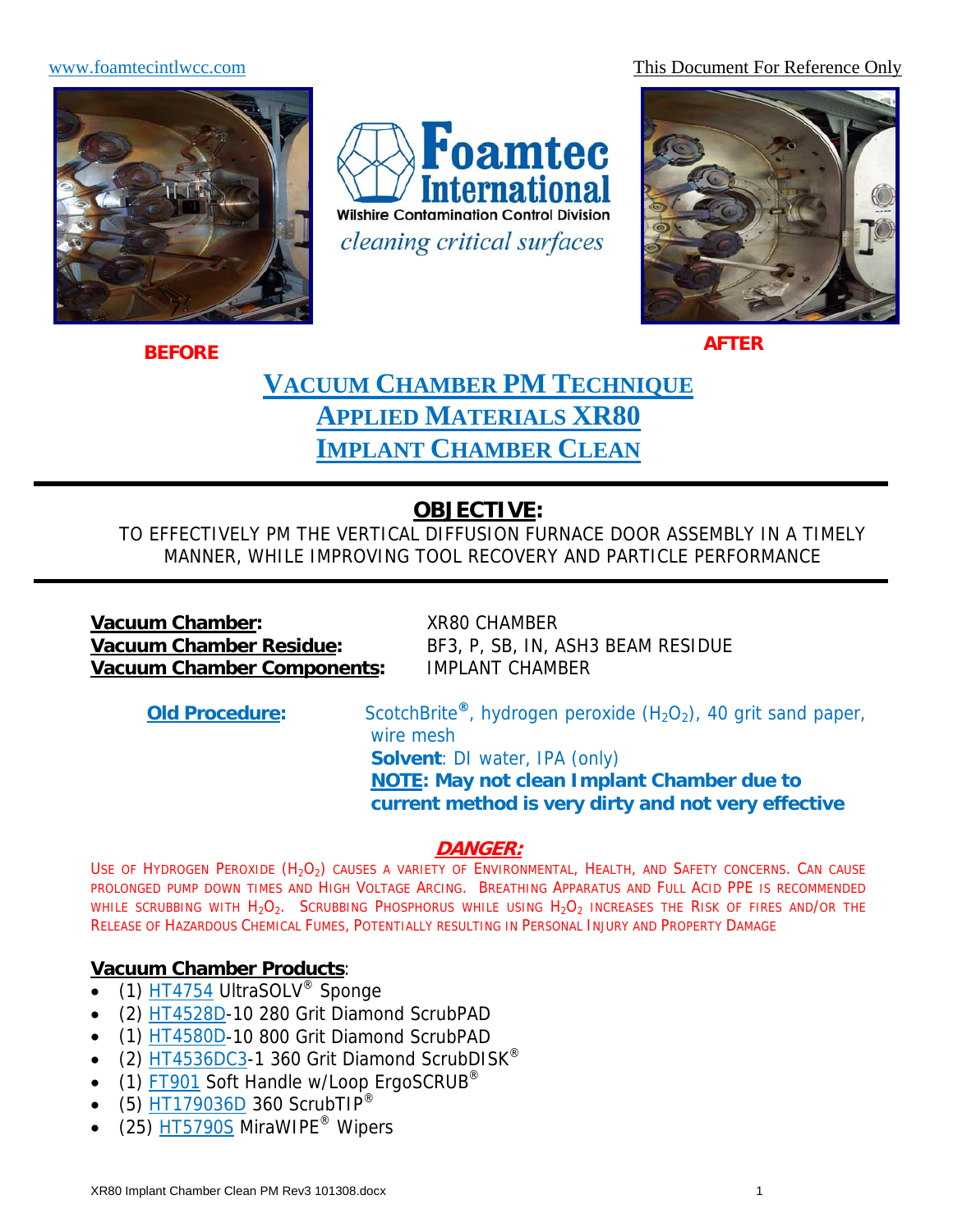#### **XR80 IMPLANT CHAMBER CLEAN PM PROCEDURE:**

View "How to" instructional videos on http://www.foamtecintlwcc.com/flash/

- **Step 1**: Remove all necessary parts from Implant Chamber (faradays, graphite, shields, etc…)
- **Step 2:** Vacuum inside of the chamber using an approved arsenic vacuum system
- **Step 3**: Wipe-down inside of the chamber using a DI water dampened UltraSOLV<sup>®</sup> HT4754 Sponge
- **Step 4**: Using a DI water dampened **HT4536DC**-1 ScrubDISK<sup>®</sup>, attached to the **FT901** ErgoSCRUB®, scrub an 8"x8" area within the Implant Chamber
- **Step 5**: Wipe-down the effected chamber area using the DI water dampened UltraSOLV<sup>®</sup> HT4754 Sponge
- **Step 6**: Unload the ScrubDISK<sup>®</sup> of deposition by wiping the UltraSOLV<sup>®</sup> HT4754 Sponge with the ScrubDISK® in one direction (See Fig 1, 2, & 3)



**Fig 1**: ScrubDISK® loaded with deposition



**Fig 2**: Pull & twist ScrubDISK<sup>®</sup> across UltraSOLV® Sponge

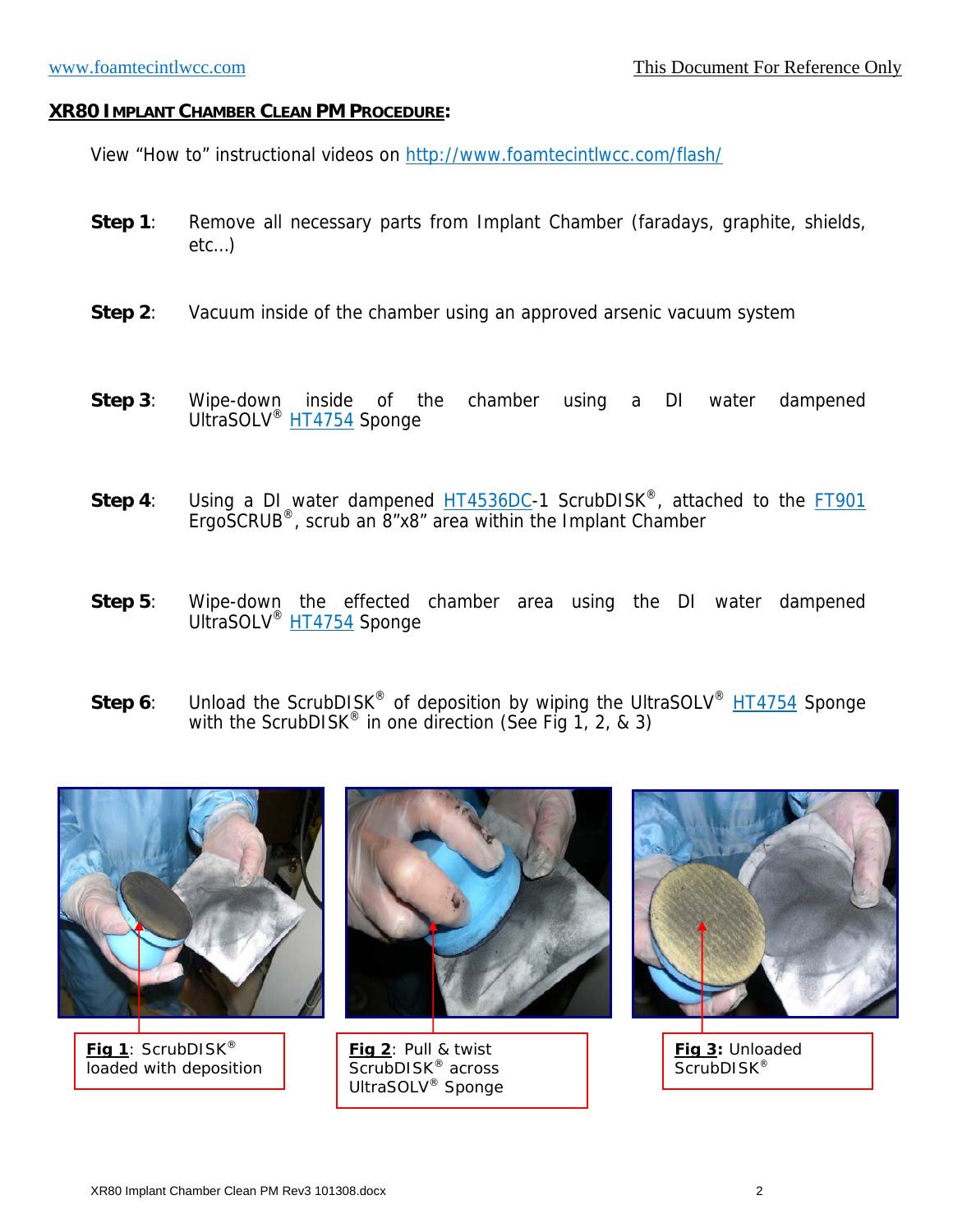**Step 7**: Unload the UltraSOLV<sup>®</sup> HT4754 Sponge by moistening with DI water and ringing out into a HazMat container (See Fig 4 & 5)



- **Step 8:** Repeat steps  $4 7$ , using the  $\frac{HT4528D}{T}$  ScrubPAD and the  $\frac{HT179036D}{T}$  ScrubTIP<sup>®</sup> where necessary, until all deposition is removed
- **Step 9**: OPTIONAL After effectively cleaning the Implant Chamber, technician may want to use the **HT4580D** ScrubPAD and the HT4754 UltraSOLV<sup>®</sup> Sponge within certain areas of the Implant Chamber (decel bushings, view ports….) to lightly scrub the fine scratches that may be left behind from using the 280 Grit Diamond ScrubPAD

## **FINAL WIPE PROCEDURE:**

## **IMPORTANT NOTE**

**THE USE OF HT5790S MiraWIPES**® **DURING FINAL WIPE PORTION OF PROCEDURE IS A CRITICAL STEP TO EFFECTIVELY REMOVING PARTICLE DEFECTS**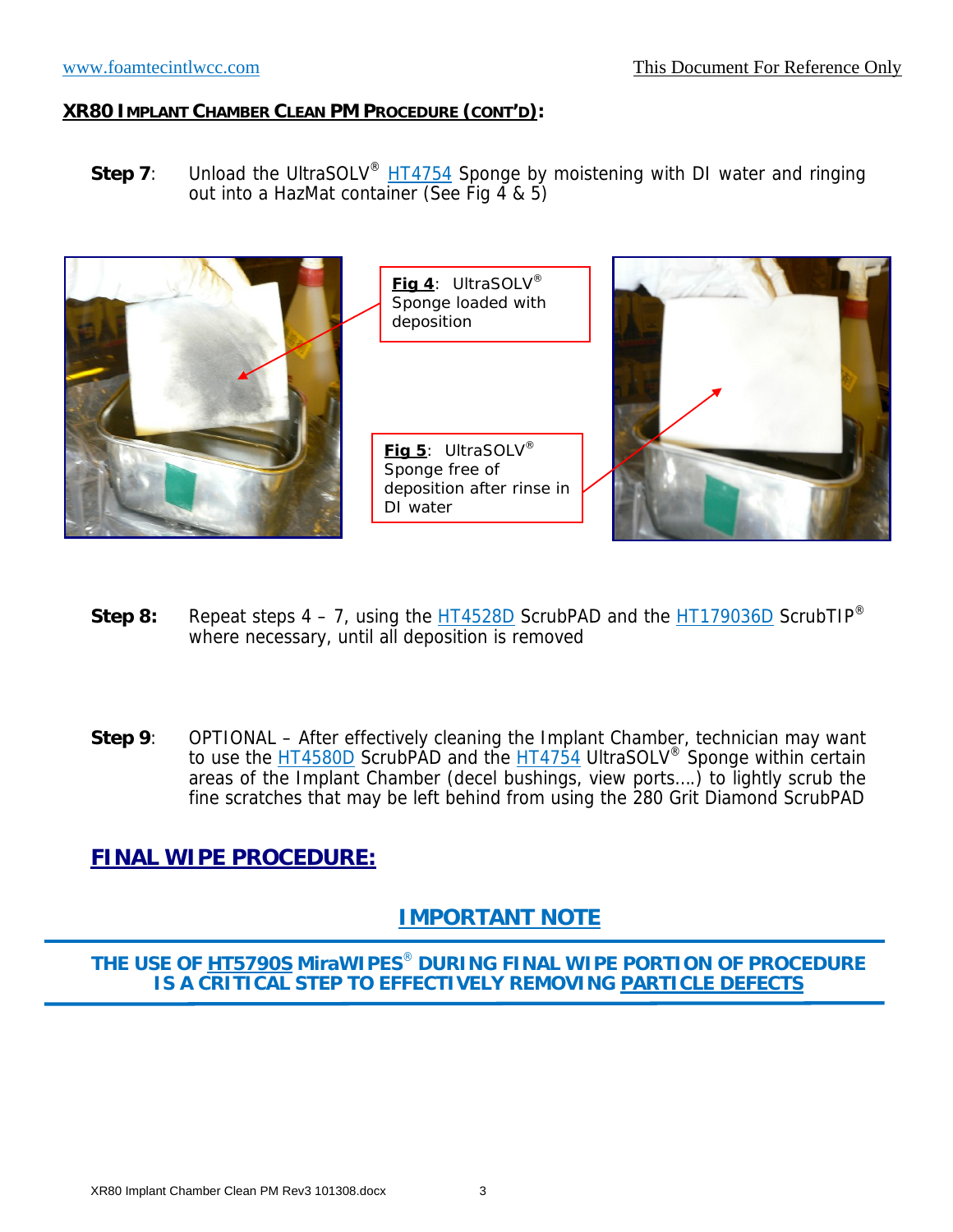**NOTE:** Figure below shows how much more deposition the Foamtec International MiraWIPE<sup>®</sup> can remove from a critical surface compared to the standard fab wiper, making the MiraWIPE® Final IPA Wipe the most **CRITICAL STEP** of the PM procedure (See Fig 6a & 6b)



**Fig 6b:** Particles picked up using HT5790S MiraWIPES<sup>®</sup> after completely wiping with current fab wiper

**MiraWIPES® are the KEY STEP for DEFECT REDUCTION and IMPROVED TOOL RECOVERY**

**Step 10:** Repeatedly wipe the inside of the Implant Chamber using an IPA dampened **HT5790S** MiraWIPE<sup>®</sup>. Ensure to wipe entire chamber effectively until all areas are removed of deposition

**Fig 6a:** Current fab wiper after completely wiping the chamber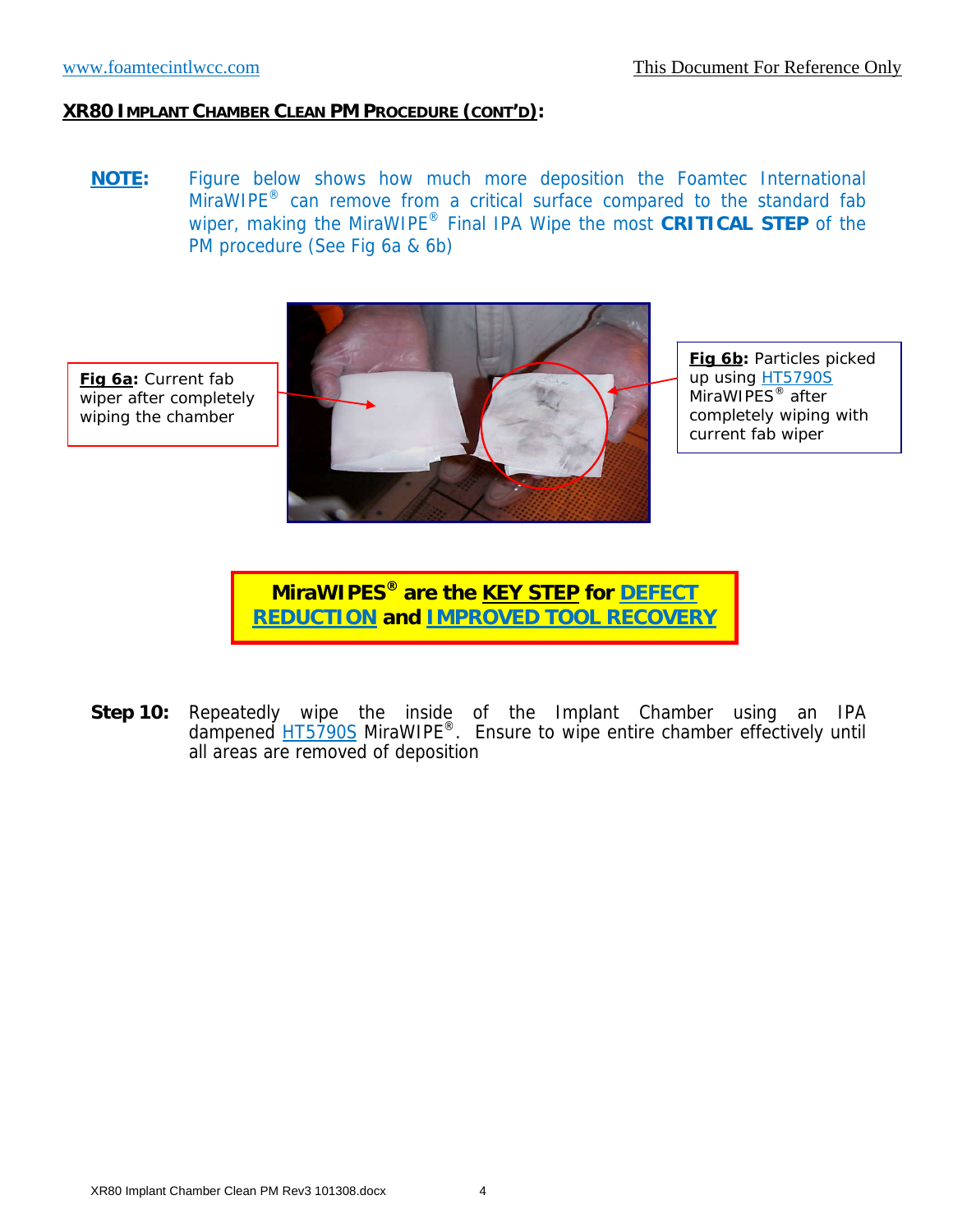# **Implant Chamber – PreClean**

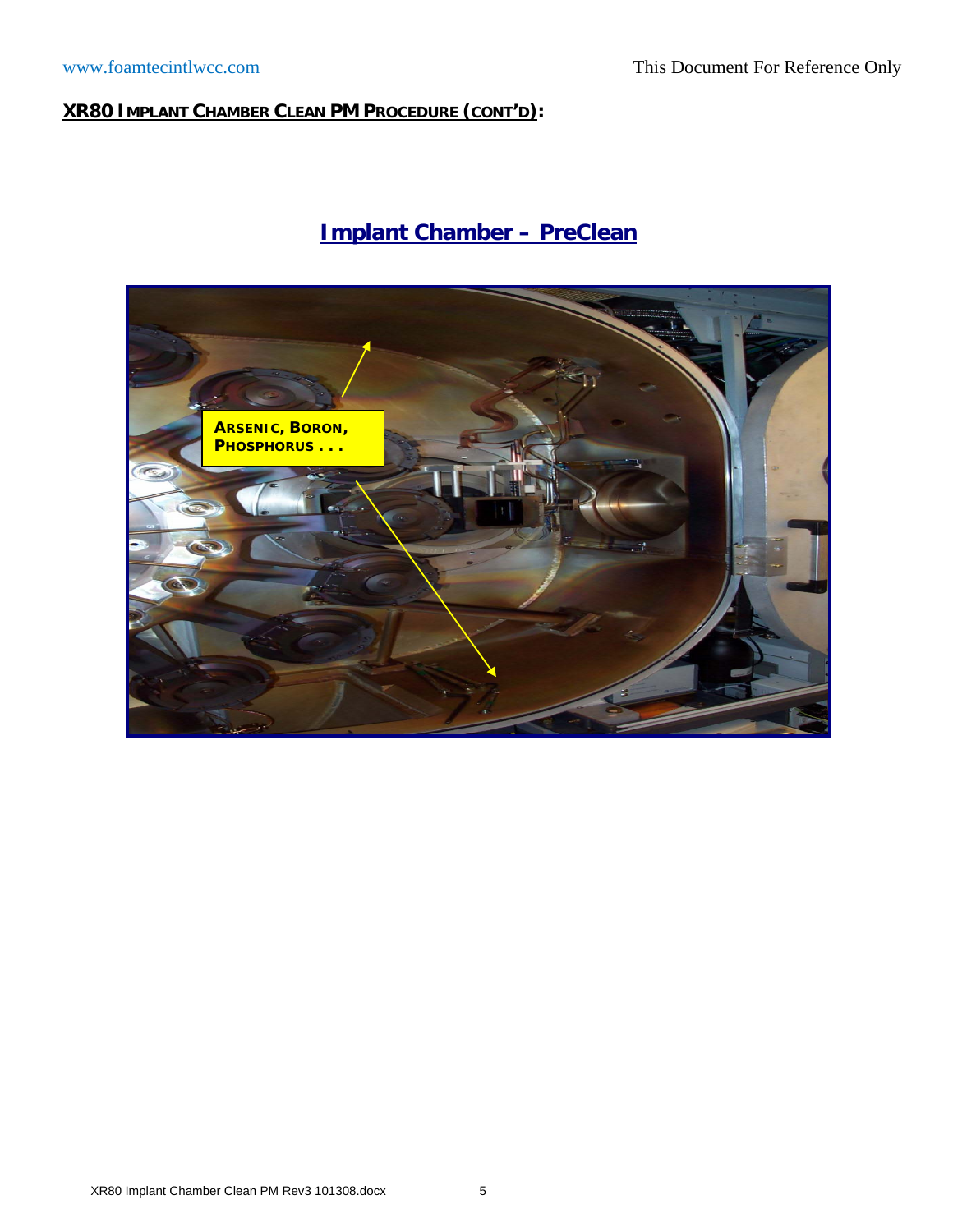

# **Implant Chamber – PostClean**





 **PM COMPLETED USING ONLY DI WATER AND IPA FOR FINAL WIPE-DOWN**

**NO H2O2 (HYDROGEN PEROXIDE)**